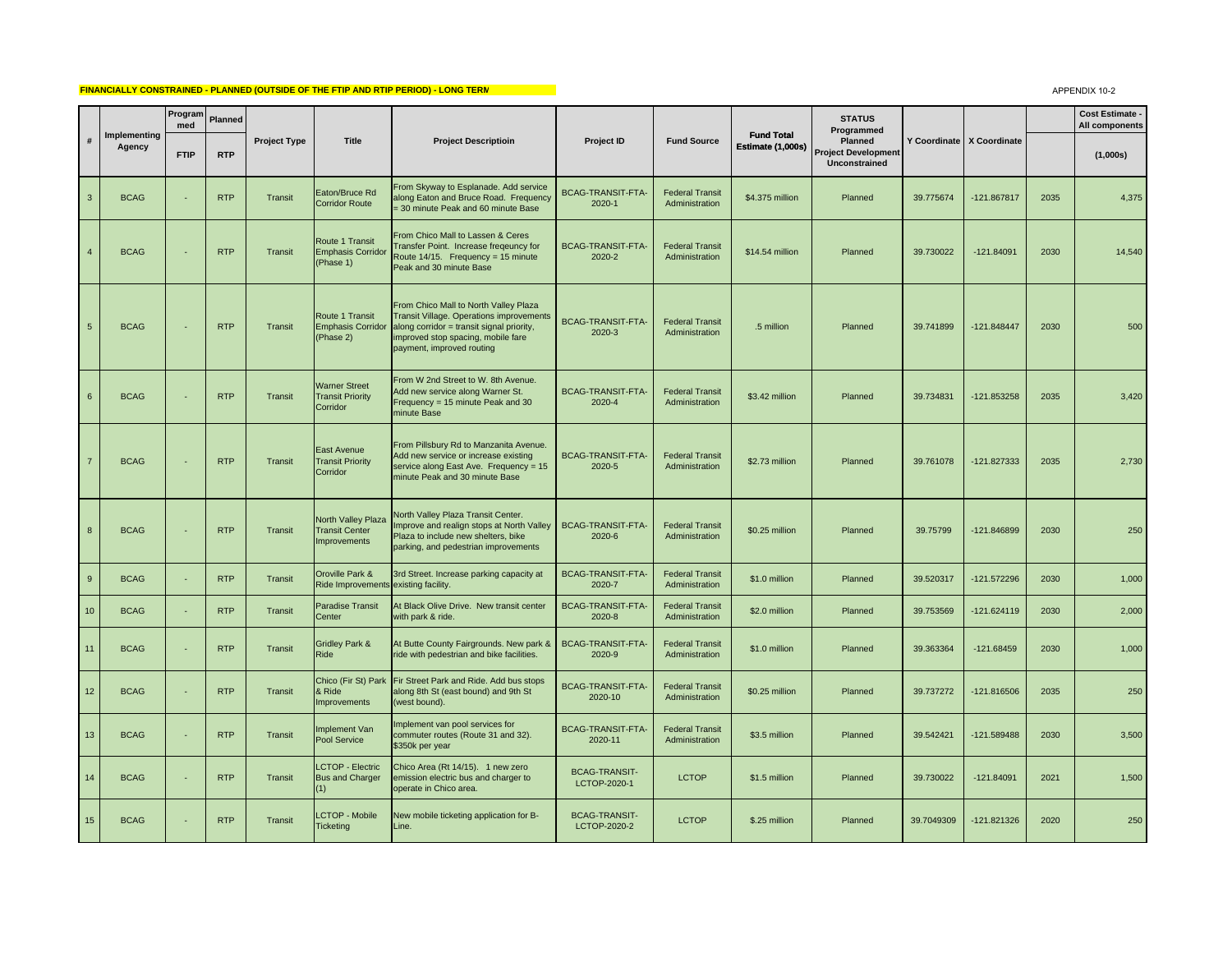| 16 | <b>BCAG</b>         | <b>RTP</b> | Transit                                   | FTA Low or No<br><b>Emissions Program</b><br>Electric Bus and<br>Charger (2) | Chico Area (Rt 14/15). 2 new zero<br>emission electric busses and chargers to<br>operate in Chico area.                                                                    | <b>BCAG-TRANSIT-</b><br>LOWNO-2020-1 | FTA LowNo                                                | \$2 million     | Planned | 39.730022  | -121.84091   | 2021 | 2,000  |
|----|---------------------|------------|-------------------------------------------|------------------------------------------------------------------------------|----------------------------------------------------------------------------------------------------------------------------------------------------------------------------|--------------------------------------|----------------------------------------------------------|-----------------|---------|------------|--------------|------|--------|
| 17 | <b>BCAG</b>         | <b>RTP</b> | Transit                                   | <b>Bus and Charger</b>                                                       | FTA 5339 - Electric Chico Area (Rt 14/15). 2 new zero<br>emission electric bus and charger to<br>operate in Chico area.                                                    | BCAG-TRANSIT-5339-<br>2020-1         | FTA 5339                                                 | \$2 million     | Planned | 39.730022  | $-121.84091$ | 2022 | 2,000  |
| 18 | <b>BCAG</b>         | <b>RTP</b> | Transit                                   | Chico to<br>Sacramento Inter-<br><b>City Commuter Bus</b><br>Service         | New inter-city commuter bus serving<br>Chico, Oroville, Marysville, and<br>Sacramento.                                                                                     | BCAG-TRANSIT-TBD-<br>2020-1          | CMAQ/TDA/TIRCP<br>/LCTOP/LOCAL                           | \$5 million     | Planned | 39.7049309 | -121.821326  | 2030 | 5,000  |
| 19 | <b>BCAG</b>         | <b>RTP</b> | Passenger Rai                             | Chico to<br>Sacramento Inter-<br>Service                                     | New inter-city commuter rail serving<br>City Commuter Rail Oroville, Marysville, and Sacramento.                                                                           | BCAG-TRANSIT-TBD-<br>2020-2          | CMAQ/TDA/TIRCP<br>/LCTOP/LOCAL                           | \$5 million     | Planned | 39.512621  | 121.552084   | 2030 | 5,000  |
| 26 | <b>Butte County</b> | <b>RTP</b> | Bicycle &<br>Pedestrian                   | <b>BLVD. - SRTS</b>                                                          | Sidewalks, pedestrian crossing safety<br>Las Plumas-Lincoln enhancements, and driver feedback signs<br>along the main corridors of the<br>south Oroville routes to school. | 0316000101                           | <b>ATP</b>                                               | \$5.814 Million | Planned | 39.48043   | $-121.53850$ | 2021 | 5,814  |
| 52 | <b>Butte County</b> | <b>RTP</b> | Maintenance,<br>Operations, and<br>Safety | Local Highway<br><b>Bridge Program</b><br>(HBP Grouped)                      | Cana Hwy at Pine Creek. Bridge<br>Replacement                                                                                                                              | BC-BR-HBP-2020-2                     | <b>Highway Bridge</b><br>Program & Local<br>Agency funds | \$3 million     | Planned | 39.840339  | -122.015845  | 2025 | 3,000  |
| 53 | <b>Butte County</b> | <b>RTP</b> | Maintenance,<br>Operations, and<br>Safety | Local Highway<br><b>Bridge Program</b><br>(HBP Grouped)                      | Afton Rd at Butte Creek. Bridge<br>Replacement                                                                                                                             | BC-BR-HBP-2020-3                     | <b>Highway Bridge</b><br>Program & Local<br>Agency funds | \$3.7 million   | Planned | 39.419850  | -121.881237  | 2026 | 3,700  |
| 54 | <b>Butte County</b> | <b>RTP</b> | Maintenance,<br>Operations, and<br>Safety | Local Highway<br><b>Bridge Program</b><br>(HBP Grouped)                      | Cana Pine Creek Rd at Pine Creek.<br><b>Bridge Replacement</b>                                                                                                             | BC-BR-HBP-2020-4                     | <b>Highway Bridge</b><br>Program & Local<br>Agency funds | \$3.2 million   | Planned | 39.868148  | 121.994334   | 2026 | 3,200  |
| 55 | <b>Butte County</b> | <b>RTP</b> | Maintenance,<br>Operations, and<br>Safety | Local Highway<br><b>Bridge Program</b><br>(HBP Grouped)                      | Mesa Rd at Durham Mutual Irrigation<br>Canal. Bridge Replacement                                                                                                           | BC-BR-HBP-2020-5                     | <b>Highway Bridge</b><br>Program & Local<br>Agency funds | \$1 million     | Planned | 39.658821  | -121.761746  | 2027 | 1,000  |
| 56 | <b>Butte County</b> | <b>RTP</b> | Maintenance,<br>Operations, and<br>Safety | Local Highway<br><b>Bridge Program</b><br>(HBP Grouped)                      | Dunstone Dr at Lower Honcut Creek.<br><b>Bridge Replacement</b>                                                                                                            | BC-BR-HBP-2020-6                     | <b>Highway Bridge</b><br>Program & Local<br>Agency funds | \$2.8 million   | Planned | 39.406054  | -121.455378  | 2027 | 2,800  |
| 57 | <b>Butte County</b> | <b>RTP</b> | Maintenance,<br>Operations, and<br>Safety | Local Highway<br><b>Bridge Program</b><br>(HBP Grouped)                      | Lower Wyandotte at Wyman Ravine.<br><b>Bridge Replacement</b>                                                                                                              | BC-BR-HBP-2020-7                     | <b>Highway Bridge</b><br>Program & Local<br>Agency funds | \$1.8 million   | Planned | 39.470084  | -121.529191  | 2028 | 1,800  |
| 58 | <b>Butte County</b> | <b>RTP</b> | Maintenance,<br>Operations, and<br>Safety | Local Highway<br><b>Bridge Program</b><br>(HBP Grouped)                      | Ord Ferry Rd at The Dips. Low Water<br>Crossing.                                                                                                                           | BC-BR-HBP-2020-8                     | <b>Highway Bridge</b><br>Program & Local<br>Agency funds | \$16.5 million  | Planned | 39.626342  | 121.949170   | 2029 | 16,500 |
| 59 | <b>Butte County</b> | <b>RTP</b> | Maintenance,<br>Operations, and<br>Safety | Local Highway<br><b>Bridge Program</b><br>(HBP Grouped)                      | Keefer Rd at Keefer Slough. Bridge<br>Replacement                                                                                                                          | BC-BR-HBP-2020-9                     | <b>Highway Bridge</b><br>Program & Local<br>Agency funds | \$1.3 million   | Planned | 39.818749  | -121.873804  | 2030 | 1,300  |
| 60 | <b>Butte County</b> | <b>RTP</b> | Maintenance,<br>Operations, and<br>Safety | Local Highway<br><b>Bridge Program</b><br>(HBP Grouped)                      | Oro-Bangor Hwy at North Fork Honcut<br>Creek. Bridge Replacement                                                                                                           | BC-BR-HBP-2020-10                    | <b>Highway Bridge</b><br>Program & Local<br>Agency funds | \$1.3 million   | Planned | 39.457021  | -121.443005  | 2030 | 1,300  |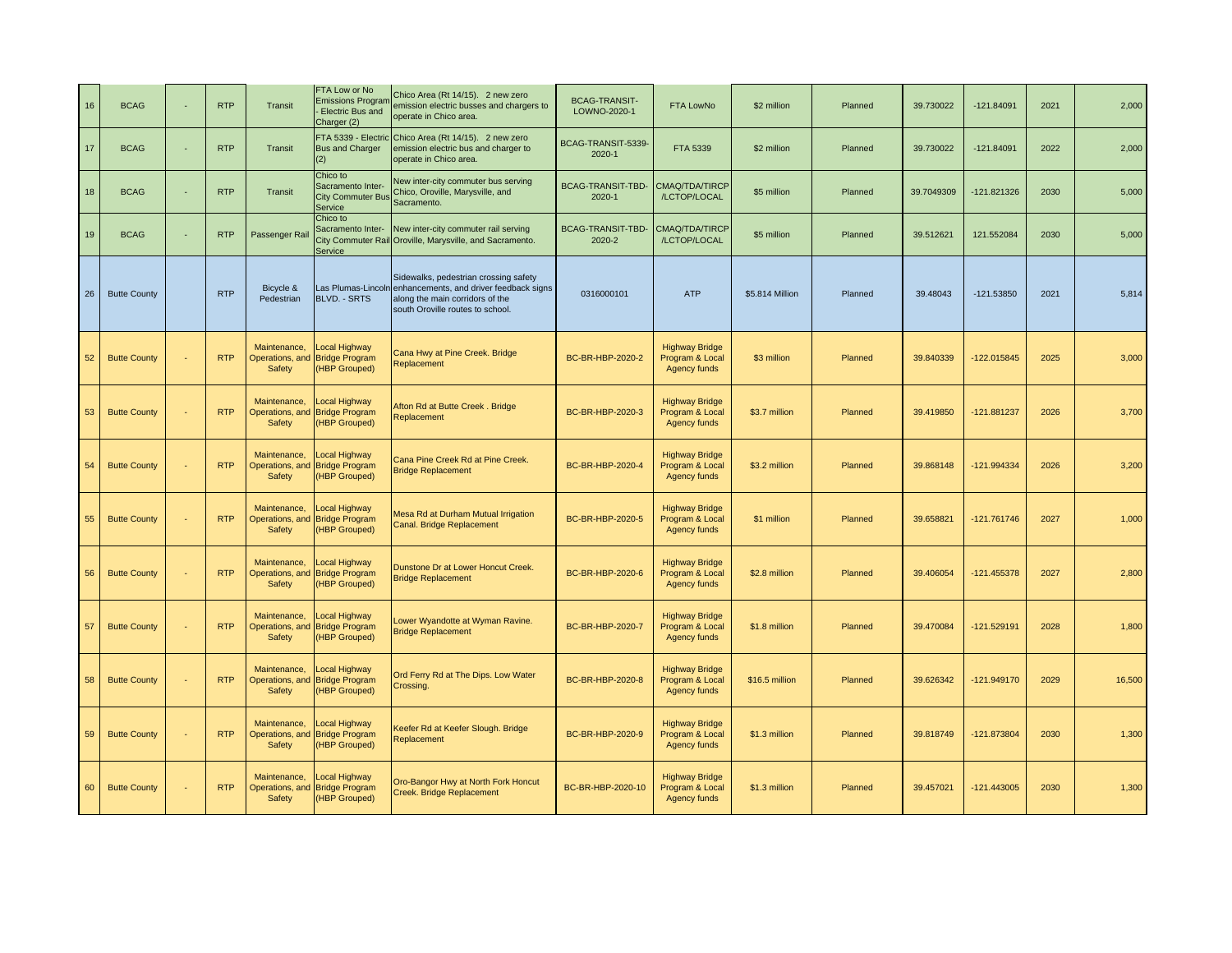| 61 | <b>Butte County</b> | <b>RTP</b> | Maintenance,<br>Operations, and<br>Safety        | <b>Local Highway</b><br><b>Bridge Program</b><br>(HBP Grouped) | Oro-Bangor Hwy at Branch Rocky Honcut<br>Creek. Bridge Replacement                                                                                                              | BC-BR-HBP-2020-11                | <b>Highway Bridge</b><br>Program & Local<br>Agency funds | \$1.1 million   | Planned | 39.420126 | $-121.427168$ | 2030 | 1,100  |
|----|---------------------|------------|--------------------------------------------------|----------------------------------------------------------------|---------------------------------------------------------------------------------------------------------------------------------------------------------------------------------|----------------------------------|----------------------------------------------------------|-----------------|---------|-----------|---------------|------|--------|
| 62 | <b>Butte County</b> | <b>RTP</b> | Maintenance,<br>Operations, and<br>Safety        | <b>Local Highway</b><br><b>Bridge Program</b><br>(HBP Grouped) | Bradford Rd at Little Dry Creek. Bridge<br>Replacement                                                                                                                          | BC-BR-HBP-2020-12                | <b>Highway Bridge</b><br>Program & Local<br>Agency funds | \$1.2 million   | Planned | 39.522275 | $-121.811550$ | 2035 | 1,200  |
| 63 | <b>Butte County</b> | <b>RTP</b> | Maintenance,<br>Operations, and<br>Safety        | <b>Local Highway</b><br><b>Bridge Program</b><br>(HBP Grouped) | River Rd at Shady Oaks Slough. Bridge<br>Replacement                                                                                                                            | BC-BR-HBP-2020-13                | <b>Highway Bridge</b><br>Program & Local<br>Agency funds | \$1 million     | Planned | 39.676123 | -121.933046   | 2035 | 1,000  |
| 64 | <b>Butte County</b> | <b>RTP</b> | Maintenance,<br>Operations, and<br>Safety        | Local Highway<br><b>Bridge Program</b><br>(HBP Grouped)        | River Rd at Grassy Banks Slough. Bridge<br>Replacement                                                                                                                          | BC-BR-HBP-2020-14                | <b>Highway Bridge</b><br>Program & Local<br>Agency funds | \$1 million     | Planned | 39.656070 | -121.943390   | 2035 | 1,000  |
| 65 | <b>Butte County</b> | <b>RTP</b> | Maintenance,<br>Operations, and<br>Safety        | <b>Local Highway</b><br><b>Bridge Program</b><br>(HBP Grouped) | Swedes Flat Rd at Rocky Honcut Creek.<br><b>Bridge Replacement</b>                                                                                                              | BC-BR-HBP-2020-15                | <b>Highway Bridge</b><br>Program & Local<br>Agency funds | \$2.5 million   | Planned | 39.447792 | -121.391224   | 2040 | 2,500  |
| 66 | <b>Butte County</b> | <b>RTP</b> | Maintenance,<br>Operations, and<br>Safety        | <b>Local Highway</b><br><b>Bridge Program</b><br>(HBP Grouped) | Neal Rd at Nance Canyon. Bridge<br>Replacement                                                                                                                                  | BC-BR-HBP-2020-16                | <b>Highway Bridge</b><br>Program & Local<br>Agency funds | \$1.5 million   | Planned | 39.665616 | -121.746302   | 2040 | 1,500  |
| 67 | <b>Butte County</b> | <b>RTP</b> | Maintenance,<br>Operations, and<br>Safety        | Local Highway<br><b>Bridge Program</b><br>(HBP Grouped)        | Oro-Chico Hwy at Hamlin Slough. Bridge<br>Replacement                                                                                                                           | BC-BR-HBP-2024-17                | <b>Highway Bridge</b><br>Program & Local<br>Agency funds | \$.85 million   | Planned | 39.653427 | -121.740824   | 2027 | 850    |
| 68 | <b>Butte County</b> | <b>RTP</b> | Maintenance,<br>Operations, and<br>Safety        | <b>Local Highway</b><br><b>Bridge Program</b><br>(HBP Grouped) | Oro-Chico Hwy at Nance Canyon. Bridge<br>Replacement                                                                                                                            | BC-BR-HBP-2024-18                | <b>Highway Bridge</b><br>Program & Local<br>Agency funds | \$.75 million   | Planned | 39.660776 | -121.749586   | 2027 | 750    |
| 69 | <b>Butte County</b> | <b>RTP</b> | Maintenance,<br>Operations, and<br>Safety        | Local Highway<br><b>Bridge Program</b><br>(HBP Grouped)        | East Gridley Rd. At Feather River, 1.0<br>mile east of Larkin Rd. Scope is to<br>address cracks with a Methacrylate Deck<br>treatment. Bridge No. 12C0022.                      | BC-BR-HBP-2024-19                | <b>Highway Bridge</b><br>Program & Local<br>Agency funds | \$1.5 million   | Planned | 39.365852 | -121.645918   | 2023 | 1,500  |
| 70 | <b>Butte County</b> | <b>RTP</b> | Maintenance,<br>Operations, and<br>Safety        | <b>Local Highway</b><br><b>Bridge Program</b><br>(HBP Grouped) | Cana Hwy at Pine Creek                                                                                                                                                          | BC-BR-HBP-2024-20                | <b>Highway Bridge</b><br>Program & Local<br>Agency funds | \$.8 million    | Planned | 39.840360 | -122.015967   | 2023 | 800    |
| 72 | <b>Butte County</b> | <b>RTP</b> | Maintenance,<br>Operations, and<br><b>Safety</b> | <b>Cohasset MBGR</b><br>Project - HSIP-<br>5912(114)           | Jpgrade MBGR - Cohasset Rd between<br>Nicalog Rd. and end of existing guardrail<br>near Jack Rabbit Flat Rd.                                                                    | 0319000087                       | <b>HSIP</b>                                              | \$1.0 Million   | Planned | 39.8488   | $-121.8105$   | 2021 | 1,000  |
| 94 | Caltrans            | <b>RTP</b> | Maintenance,<br>Operations, and<br><b>Safety</b> | <b>SR 70 Pavement</b><br>Rehab                                 | SR 70 - In Butte County on Route 70 from<br>0.6 mile east of Big Ben Rd to Plumas<br>County line. Roadway preservation<br>(CAPM) and drainage improvements.<br>(SHOPP ID 20496) | <b>CA-MAINT-SHOPP-</b><br>2020-3 | <b>SHOPP - Roadway</b><br><b>Preservation funds</b>      | \$17.96 million | Planned | 39.740335 | -121.495843   | 2026 | 17,960 |
| 95 | Caltrans            | <b>RTP</b> | Maintenance,<br>Operations, and<br>Safety        | <b>SR 162 Pavement</b><br>Rehab                                | SR 162 - In Butte County on Route 162 in<br>Oroville from Feather River Bridge #12-34<br>to Foothill Blvd. Roadway preservation.<br>(SHOPP ID 16387)                            | CA-MAINT-SHOPP-<br>2020-4        | <b>SHOPP - Roadway</b><br><b>Preservation funds</b>      | \$15.11 million | Planned | 39.49791  | -121.579664   | 2025 | 15,110 |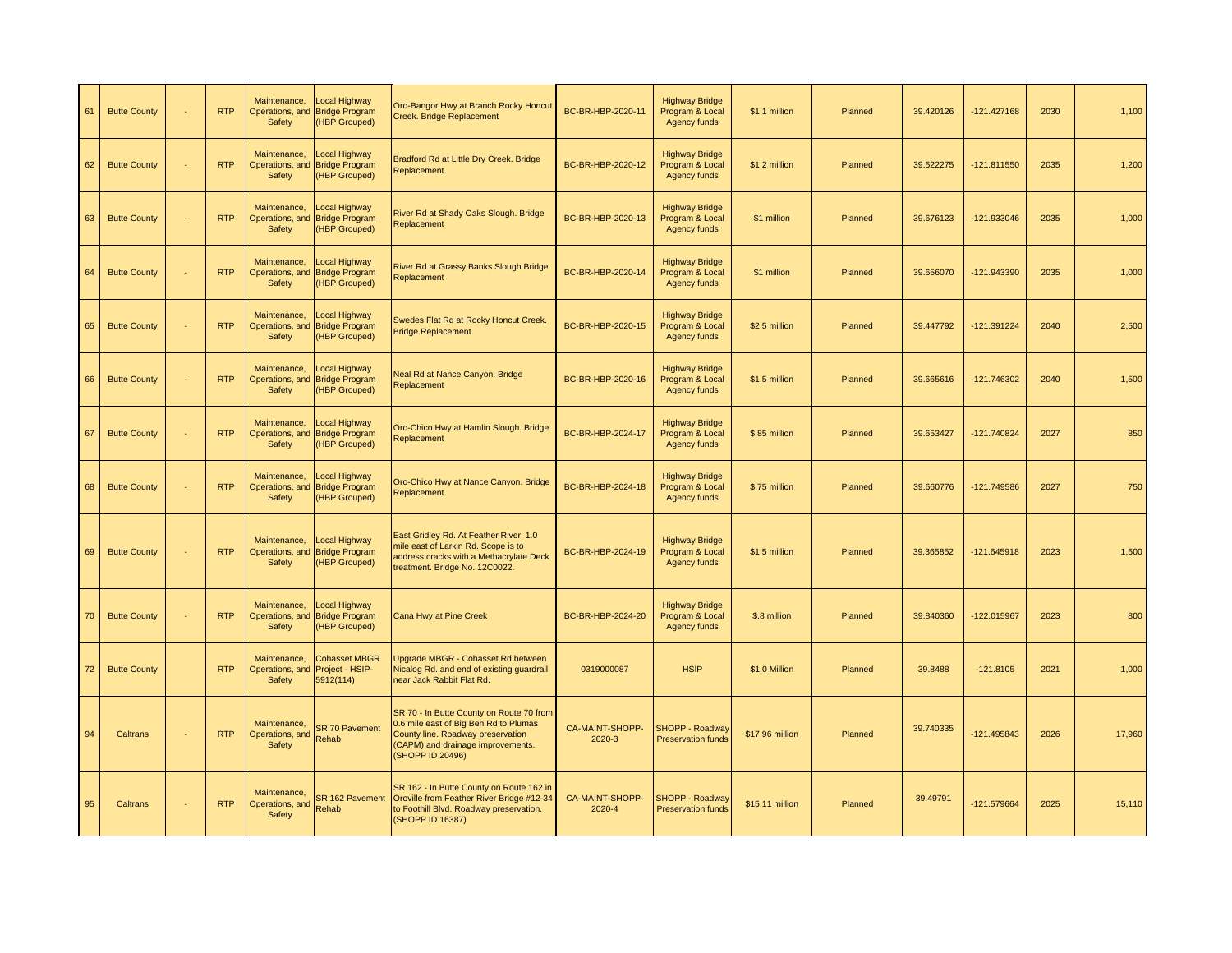| 100 | Chico | <b>RTP</b> | Bicycle &<br>Pedestrian                                  | <b>Whittmeier Dr</b><br>Class 1 (Bikeway<br>99 connector) | From SR99 Phase 4 end to Forest Ave<br>and Talbert. Class 2 bike facility (0.18<br>miles)                                                         | CH-BIKE-LOCAL-2020-<br>$\overline{1}$ | <b>LOCAL</b> | \$.155 million  | Planned | 39.7210567 | -121.8041482  | 2030 | 115    |
|-----|-------|------------|----------------------------------------------------------|-----------------------------------------------------------|---------------------------------------------------------------------------------------------------------------------------------------------------|---------------------------------------|--------------|-----------------|---------|------------|---------------|------|--------|
| 101 | Chico | <b>RTP</b> | Bicycle &<br>Pedestrian                                  | Oleander Ave<br>Class 2                                   | From E 10th Ave to E 1st Ave. Class 2<br>bike facility (0.76 miles)                                                                               | CH-BIKE-LOCAL-2020-<br>$\overline{4}$ | <b>LOCAL</b> | \$.076 million  | Planned | 39.7483646 | -121.8486235  | 2025 | 76     |
| 102 | Chico | <b>RTP</b> | Bicycle &<br>Pedestrian                                  | <b>Humboldt Rd Class</b>                                  | From Morning Rose Way to Bruce Rd.<br>Class 1 bike facility (0.51 miles)                                                                          | CH-BIKE-LOCAL-2020-<br>$\overline{5}$ | <b>LOCAL</b> | \$.305 million  | Planned | 39.7399194 | -121.7961171  | 2025 | 305    |
| 103 | Chico | <b>RTP</b> | Bicycle &<br>Pedestrian                                  | Esplanade Class 2                                         | From W 11th Ave to East Ave. Class 2<br>bike facility (1.09 miles)                                                                                | CH-BIKE-LOCAL-2020-<br>6              | <b>LOCAL</b> | \$.031 million  | Planned | 39.7518683 | -121.8556255  | 2025 | 31     |
| 104 | Chico | <b>RTP</b> | Bicycle &<br>Pedestrian                                  | <b>Bruce Rd Class 1</b>                                   | From HWY 32 to Remington Dr. Class 1<br>bike facility (0.65 miles)                                                                                | CH-BIKE-LOCAL-2020-<br>$\overline{7}$ | <b>LOCAL</b> | \$.072 million  | Planned | 39.7345851 | -121.7952513  | 2025 | 72     |
| 105 | Chico | <b>RTP</b> | Bicycle &<br>Pedestrian                                  | <b>Comanche Creek</b><br>Class 1 (Phase 2)                | From Midway to Meyers Ind Park. Class<br>bike facility (0.55 miles)                                                                               | CH-BIKE-LOCAL-2020-<br>$\mathbf{8}$   | LOCAL        | \$1.662 million | Planned | 39.7123748 | -121.8170107  | 2025 | 1,662  |
| 136 | Chico | <b>RTP</b> | Capacity<br>Increasing                                   | Bruce Rd.<br>Widening                                     | From Skyway to SR 32, widen Roadway<br>(Bridge included as separate project)                                                                      | Nexus 601                             | <b>Nexus</b> | 13.4 million    | Planned | 39.735734  | $-121.787549$ | 2022 | 13,400 |
| 137 | Chico | <b>RTP</b> | Capacity<br>Increasing                                   | <b>Commerce Court</b><br>Connection                       | From Ivy Street to Park Ave. connect<br>existing Commerce Ct. to Park Avenue<br>via Westfield Lane.                                               | Nexus 602                             | <b>Nexus</b> | \$1.3 million   | Planned | 39.714665  | -121.821262   | 2030 | 1,300  |
| 138 | Chico | <b>RTP</b> | Capacity<br>Increasing                                   | E. 20th Street<br>Widening                                | From Forest Avenue to Bruce Road.<br>Widen from 1 lane per direction to 2 lanes<br>per direction with median                                      | Nexus 603                             | <b>Nexus</b> | \$3.1 million   | Planned | 39.72668   | $-121.79093$  | 2030 | 3,100  |
| 141 | Chico | <b>RTP</b> | Capacity<br>Increasing                                   |                                                           | From Hicks Lane to Cohasset. Widen and<br>Eaton Rd Widening extend to 4 lanes with median and new<br>bridge at Sycamore Creek Tributary           | Nexus 606                             | <b>Nexus</b> | \$22 million    | Planned | 39.775819  | $-121.850732$ | 2040 | 22,000 |
| 142 | Chico | <b>RTP</b> | Capacity<br>Increasing                                   | Eaton Rd Widening                                         | From Cohasset to Manzanita. Widen to 4<br>lanes with median                                                                                       | Nexus 607                             | <b>Nexus</b> | \$14 million    | Planned | 39.776639  | -121.836573   | 2040 | 14,000 |
| 143 | Chico | <b>RTP</b> | Capacity<br>Increasing                                   | Esplanade<br>Widening                                     | Shasta Avenue to Nord Highway. Widen<br>to 4 lanes with median                                                                                    | Nexus 608                             | <b>Nexus</b> | \$6.5 million   | Planned | 39.774761  | -121.879392   | 2030 | 6,500  |
| 144 | Chico | <b>RTP</b> | Capacity<br>Increasing                                   | Mariposa Ave<br>Connection                                | From Glenshire Lane to Eaton Road, add<br>new arterial connection. 1 lane per<br>direction                                                        | Nexus 609                             | <b>Nexus</b> | \$1.8 million   | Planned | 39.768898  | $-121.824733$ | 2021 | 1,800  |
| 149 | Chico | <b>RTP</b> | Capacity<br>Increasing                                   | Notre Dame<br>Boulevard<br>Connection                     | From Little Chico Creek to E. 20th Street.<br>Construct new 2 lane street and bridge at<br><b>Little Chico Creek</b>                              | Nexus 615                             | <b>Nexus</b> | \$7.850 million | Planned | 39.735091  | -121.795548   | 2025 | 7,850  |
| 151 | Chico | <b>RTP</b> | Capacity<br>Increasing                                   | <b>Midway Widening</b>                                    | From Hagan Lane to Park Ave. Widen<br>oad from 2 lanes to 4 lanes with a<br>median                                                                | Nexus 617                             | <b>Nexus</b> | \$5.66 million  | Planned | 39.711297  | $-121.811545$ | 2025 | 5,660  |
| 152 | Chico | <b>RTP</b> | Maintenance,<br><b>Operations</b> , and<br>Safety        | <b>Skyway</b><br><b>Improvements</b>                      | From SR 99 to Bruce Rd. Corridor<br>enhancements                                                                                                  | Nexus 618                             | <b>Nexus</b> | \$4 million     | Planned | 39.714953  | -121.793639   | 2028 | 4,000  |
| 153 | Chico | <b>RTP</b> | Maintenance,<br><b>Operations</b> , and<br><b>Safety</b> | <b>Bruce Road/Sierra</b><br><b>Sunrise Terrace</b>        | <b>New Traffic Signal</b>                                                                                                                         | Nexus 620                             | <b>Nexus</b> | \$.28 million   | Planned | 39.743639  | $-121.792375$ | 2025 | 280    |
| 154 | Chico | <b>RTP</b> | Maintenance,<br>Operations, and<br>Safety                | E. 1st Ave /<br><b>Mangrove Ave</b>                       | Turn lane capacity expansion, storage<br>length expansion, channelization<br>improvements, pedestrian safety due to<br>increased traffic volumes. | Nexus 621                             | <b>Nexus</b> | \$.250 million  | Planned | 39.741213  | $-121.837805$ | 2028 | 250    |
| 155 | Chico | <b>RTP</b> | Maintenance,<br>Operations, and<br><b>Safety</b>         | East 20th<br>Street/MLK                                   | Intersection capacity and queuing storage<br>enhancements consistent with adjacent<br>interchange improvements.                                   | Nexus 622                             | <b>Nexus</b> | \$1 million     | Planned | 39.724933  | -121.812321   | 2028 | 1,000  |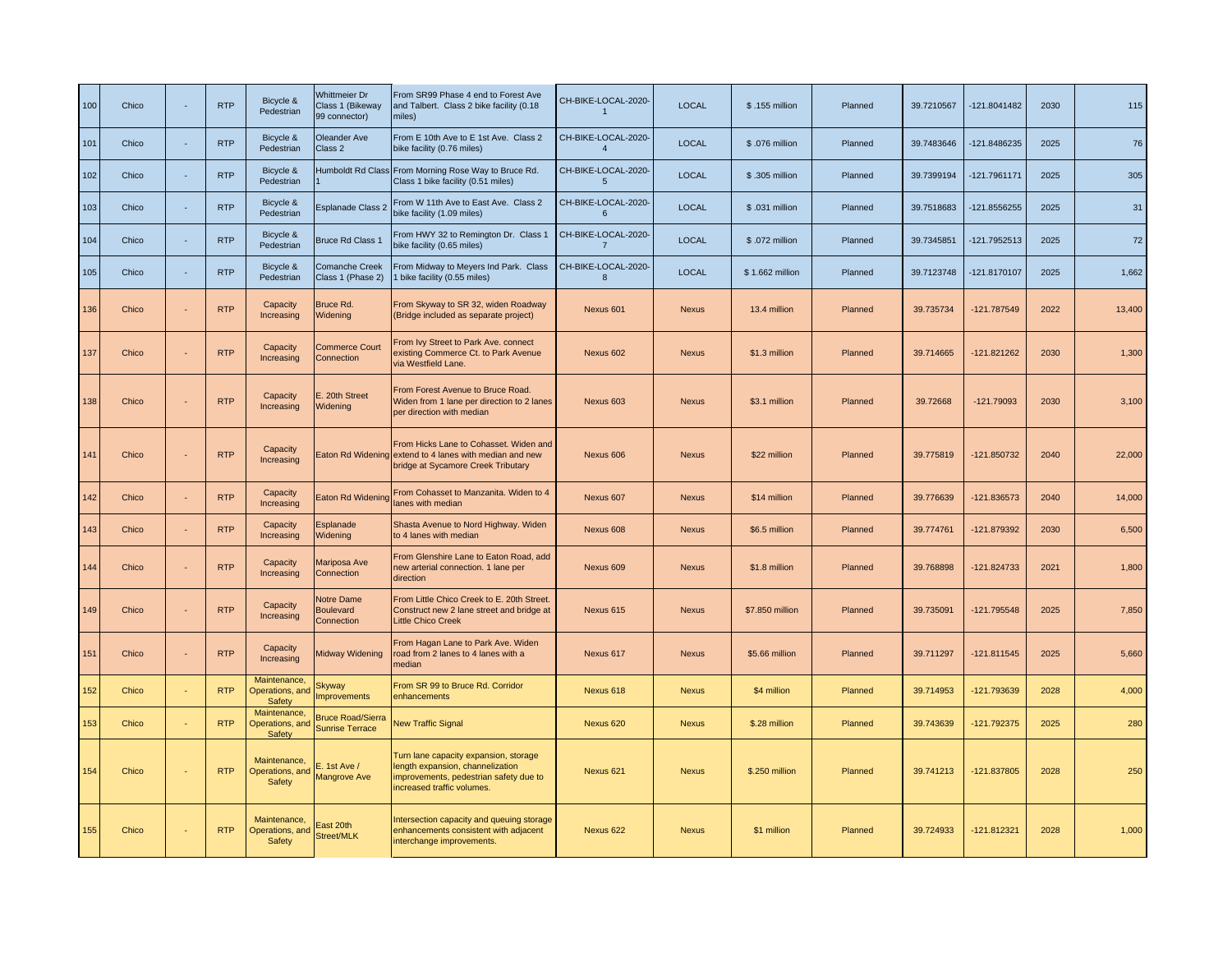| 156 | Chico |                | <b>RTP</b> | Maintenance,<br>Operations, and<br>Safety | East<br>Avenue/Cactus                                                 | <b>New Traffic Signal</b>                                                                                                                         | Nexus 623                    | <b>Nexus</b>    | \$.35 million  | Planned | 39.761194  | -121.810509   | 2028 | 350    |
|-----|-------|----------------|------------|-------------------------------------------|-----------------------------------------------------------------------|---------------------------------------------------------------------------------------------------------------------------------------------------|------------------------------|-----------------|----------------|---------|------------|---------------|------|--------|
| 157 | Chico |                | <b>RTP</b> | Maintenance,<br>Operations, and<br>Safety | East Avenue/<br><b>Cohasset Road</b>                                  | Turn lane capacity expansion, storage<br>length expansion, channelization<br>improvements, pedestrian safety due to<br>increased traffic volumes. | Nexus 624                    | <b>Nexus</b>    | \$.250 million | Planned | 39.760867  | $-121.843452$ | 2028 | 250    |
| 158 | Chico |                | <b>RTP</b> | Maintenance,<br>Operations, and<br>Safety | East Avenue /<br>Esplanade                                            | Turn lane capacity expansion, storage<br>length expansion, channelization<br>improvements, pedestrian safety due to<br>increased traffic volumes. | Nexus 625                    | <b>Nexus</b>    | \$.250 million | Planned | 39.756717  | -121.861365   | 2028 | 250    |
| 159 | Chico |                | <b>RTP</b> | Maintenance,<br>Operations, and<br>Safety | Esplanade<br>/DeGarmo Drive                                           | <b>New Traffic Signal</b>                                                                                                                         | Nexus 626                    | <b>Nexus</b>    | \$.245 million | Planned | 39.7765    | $-121.881213$ | 2028 | 245    |
| 160 | Chico |                | <b>RTP</b> | Maintenance,<br>Operations, and<br>Safety | Esplanade /<br><b>Henshaw</b>                                         | <b>New Traffic Signal</b>                                                                                                                         | Nexus 627                    | <b>Nexus</b>    | \$.245 million | Planned | 39.759577  | $-121.864226$ | 2028 | 245    |
| 161 | Chico |                | <b>RTP</b> | Maintenance,<br>Operations, and<br>Safety | Esplanade / Rio<br>Lindo                                              | <b>New Traffic Signal</b>                                                                                                                         | Nexus 628                    | <b>Nexus</b>    | \$.21 million  | Planned | 39.752625  | -121.857275   | 2028 | 210    |
| 162 | Chico |                | <b>RTP</b> | Maintenance,<br>Operations, and<br>Safety | Humboldt Rd /<br>Norte Dame                                           | <b>New Traffic Signal</b>                                                                                                                         | Nexus 629                    | <b>Nexus</b>    | \$.315 million | Planned | 39.739108  | -121.799494   | 2028 | 315    |
| 164 | Chico |                | <b>RTP</b> | Maintenance,<br>Operations, and<br>Safety | Manzanita/Maripos                                                     | Roundabout (within existing ROW)                                                                                                                  | Nexus 631                    | <b>Nexus</b>    | \$1.91 million | Planned | 39.753125  | $-121.824391$ | 2025 | 1,910  |
| 165 | Chico |                | <b>RTP</b> | Maintenance.<br>Safety                    | Operations, and Park Avenue MLK                                       | Turn lane capacity expansion, storage<br>length expansion, channelization<br>mprovements, pedestrian safety due to<br>increased traffic volumes.  | Nexus 632                    | <b>Nexus</b>    | \$.7 million   | Planned | 39.714784  | $-121.807117$ | 2026 | 700    |
| 166 | Chico |                | <b>RTP</b> | Maintenance,<br>Safety                    | Skyway/Carmichae<br>Operations, and I Drive-Country<br>Club           | Furn lane capacity expansion, storage<br>length expansion, channelization<br>improvements, pedestrian safety due to<br>increased traffic volumes. | Nexus 633                    | <b>Nexus</b>    | \$.25 million  | Planned | 39.714782  | $-121.805311$ | 2028 | 250    |
| 167 | Chico |                | <b>RTP</b> | Maintenance,<br>Operations, and<br>Safety | <b>Skyway/Potter</b><br>Road                                          | New Traffic Signal (Bike Trail)                                                                                                                   | Nexus 634                    | <b>Nexus</b>    | \$.25 million  | Planned | 39.71316   | -121.777897   | 2028 | 250    |
| 169 | Chico |                | <b>RTP</b> | Maintenance,<br>Operations, and<br>Safety | Eaton Rd/ Floral<br>Ave                                               | 2-Lane Roundabout                                                                                                                                 | Nexus 636                    | <b>Nexus</b>    | \$1.62 million | Planned | 39.769393  | $-121.829476$ | 2028 | 1,620  |
| 172 | Chico |                | <b>RTP</b> | Maintenance,<br>Operations, and<br>Safety | Otterson/Hegan<br>Operational<br><b>Improvements</b>                  | operational flow improvments (traffic<br>signals or roundabouts)                                                                                  | Nexus 640                    | <b>Nexus</b>    | \$.32 million  | Planned | 39.704656  | $-121.815955$ | 2026 | 320    |
| 173 | Chico |                | <b>RTP</b> | Maintenance,<br>Operations, and<br>Safety | Park / E Park Ave<br>Operational<br><b>Improvements</b>               | operational flow improvments (traffic<br>signals or roundabouts)                                                                                  | <b>Nexus 617-02</b>          | <b>Various</b>  | \$6 million    | Planned | 39.713964  | -121.813956   | 2030 | 6,000  |
| 177 | Chico |                | <b>RTP</b> | Capacity<br>Increasing                    | SR 32 Widening 3                                                      | From El Monte to Bruce Rd. Widen from 2<br>to 4 lanes.                                                                                            | Nexus 706                    | Unfunded        | \$2 million    | Planned | 39.741256  | -121.795333   | ÷    | 2,000  |
| 178 | Chico |                | <b>RTP</b> | Capacity<br>Increasing                    | SR 32 Widening 4                                                      | From Bruce Rd to Yosemite. Widen from<br>2 to 4 lanes with signal at Yosemite.                                                                    | Nexus 707                    | <b>Unfunded</b> | \$4 million    | Planned | 39.743513  | -121.785781   |      | 4,000  |
| 181 | Chico |                | <b>RTP</b> | Capacity<br>Increasing                    | SR 99 - Eaton<br>Interchange                                          | Viden overpass structure and ramps,<br>construct dual lane roundabouts                                                                            | Nexus 710                    | <b>Unfunded</b> | \$22 million   | Planned | 39.774467  | -121.873309   |      | 22,000 |
| 182 | Chico | $\blacksquare$ | <b>RTP</b> | Capacity<br>Increasing                    | SR 99 / Cohasset<br>Road Interchange                                  | Construct Southbound direct on-ramp                                                                                                               | Nexus 711                    | <b>Unfunded</b> | \$11 million   | Planned | 39.753683  | $-121.844716$ | ä,   | 11,000 |
| 187 | Chico |                | <b>RTP</b> | Capacity<br>Increasing                    | <b>Cohasset Road</b><br><b>Widening (Airport</b><br>Blvd to Eaton Rd) | Viden Cohasset Road (2 to 4 lanes) from<br>Eaton Rd to Airport Blvd.                                                                              | CH-CAPACITY-LOCAL-<br>2020-1 | <b>LOCAL</b>    | \$13.3 million | Planned | 39.7798899 | 121.8386354   |      | 13,300 |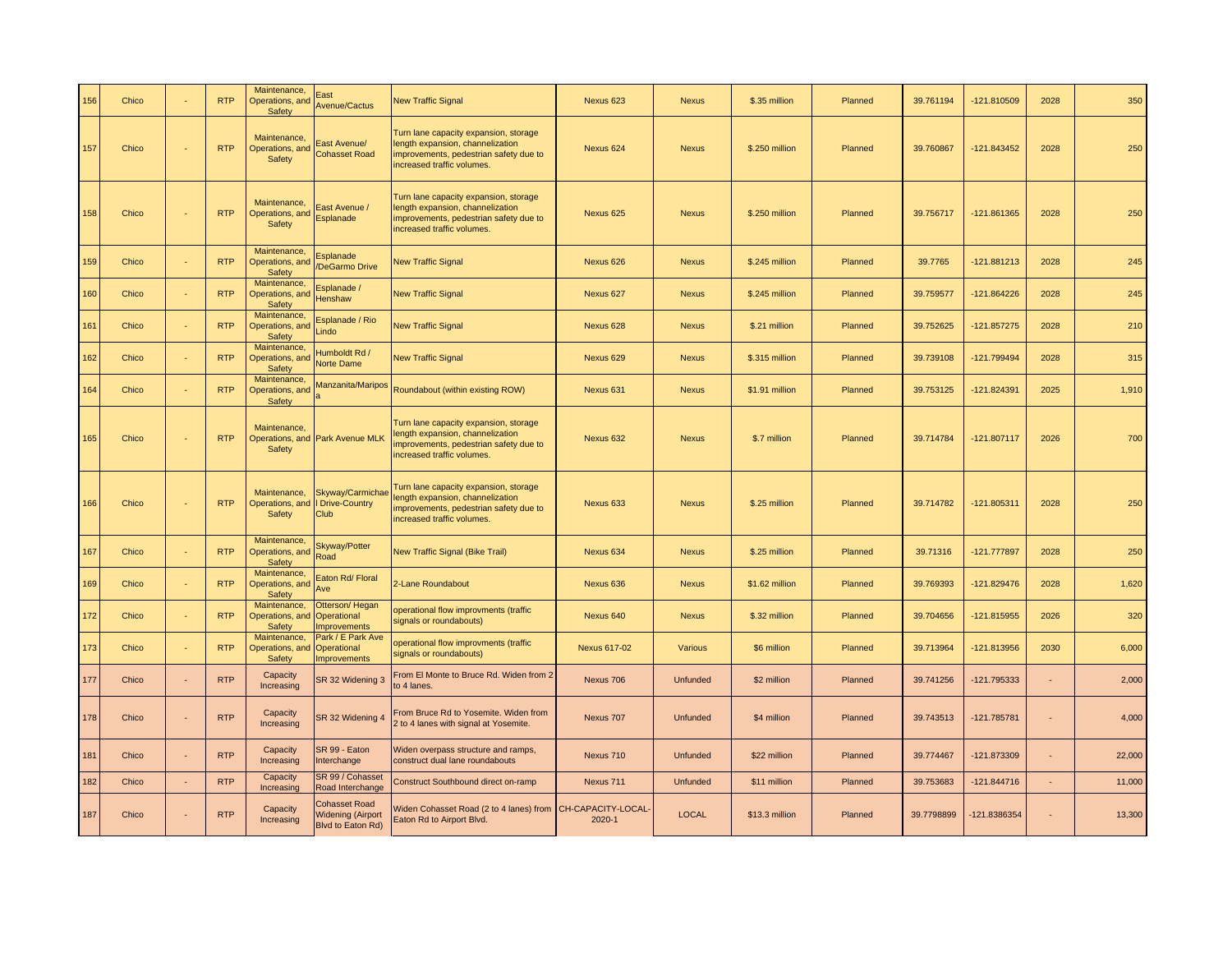| 188 | Chico    | <b>RTP</b> | Capacity<br>Increasing  | <b>MLK Blvd</b><br>Widening (E. Park<br>Ave to E. 20th St) | Widen MLK Blvd (2 to 4 lanes) from Park<br>Ave to E. 20th St.                                  | CH-CAPACITY-LOCAL-<br>2020-2           | <b>LOCAL</b> | \$6.5 million   | Planned | 39.7229406 | 121.8099086   |      | 6,500           |
|-----|----------|------------|-------------------------|------------------------------------------------------------|------------------------------------------------------------------------------------------------|----------------------------------------|--------------|-----------------|---------|------------|---------------|------|-----------------|
| 191 | Gridley  | <b>RTP</b> | Bicycle &<br>Pedestrian | Magnolia St Class                                          | From Idaho St to Vermont St. New Class<br>2 bike facilities (0.42 miles)                       | GR-BIKE-LOCAL-2020-<br>$\mathbf{1}$    | <b>LOCAL</b> | \$0.025 milliom | Planned | 39.361117  | -121.703819   | 2035 | 25              |
| 192 | Gridley  | <b>RTP</b> | Bicycle &<br>Pedestrian | (Spruce St?)                                               | From Jackson St to SR99. New Class 2<br>Gridley Rd Class 2 bike facilities (0.25 miles)        | GR-BIKE-LOCAL-2020-<br>$\overline{2}$  | <b>LOCAL</b> | \$0.025 milliom | Planned | 39.366527  | $-121.689711$ | 2035 | 25              |
| 194 | Oroville | <b>RTP</b> | Bicycle &<br>Pedestrian | Railroad Class 1                                           | From Villa Ave to SR 162. New Class 1<br>bike facilities (5.09 miles)                          | OR-BIKE-LOCAL-2020-<br>$\overline{2}$  | <b>LOCAL</b> | \$3.309 million | Planned | 39.512875  | -121.552239   | 2035 | 3,309           |
| 195 | Oroville | <b>RTP</b> | Bicycle &<br>Pedestrian | Oroville Wildlife<br>Area (A) Class 1                      | From Pacific Heights Rd to Larkin Rd.<br>New Class 1 bike facilities (2.33 miles)              | OR-BIKE-LOCAL-2020-<br>3               | <b>LOCAL</b> | \$1.515 million | Planned | 39.461225  | -121.616922   | 2035 | 1,515           |
| 196 | Oroville | <b>RTP</b> | Bicycle &<br>Pedestrian | Lincoln Blvd Class                                         | From Ophir Rd to Monte Vista Ave. New<br>Class 2 bike facilities (0.76 miles)                  | OR-BIKE-LOCAL-2020-<br>$\overline{4}$  | <b>LOCAL</b> | \$0.014 million | Planned | 39.472739  | -121.551568   | 2035 | 14              |
| 197 | Oroville | <b>RTP</b> | Bicycle &<br>Pedestrian | Oroville Wildlife<br>Area (B) Class 1                      | From Pacific Heights Rd to Larkin Rd.<br>New Class 1 bike facilities (1.57 miles)              | OR-BIKE-LOCAL-2020-<br>$5\overline{5}$ | <b>LOCAL</b> | \$1.021 million | Planned | 39.452964  | -121.614682   | 2035 | 1,021           |
| 198 | Oroville | <b>RTP</b> | Bicycle &<br>Pedestrian | 5th Ave Class 2                                            | From Ophir Rd to SR 162. New Class 2<br>bike facilities (2.43 miles)                           | OR-BIKE-LOCAL-2020-<br>6               | <b>LOCAL</b> | \$.044 million  | Planned | 39.491092  | -121.563080   | 2035 | 44              |
| 199 | Oroville | <b>RTP</b> | Bicycle &<br>Pedestrian | Pacific Heights Rd<br>Class 2                              | From Mathews Readymix to 0.25 miles N<br>of start. New Class 2 bike facilities (0.27<br>miles) | OR-BIKE-LOCAL-2020-<br>$\overline{7}$  | <b>LOCAL</b> | \$.005 million  | Planned | 39.480954  | -121.577835   | 2035 | $5\phantom{.0}$ |
| 200 | Oroville | <b>RTP</b> | Bicycle &<br>Pedestrian | <b>SR 162 Class 2</b>                                      | From 20th St to 10th St. New Class 2<br>bike facilities (1.22 miles)                           | OR-BIKE-LOCAL-2020-<br>8               | <b>LOCAL</b> | \$.022 million  | Planned | 39.497817  | -121.598549   | 2035 | 22              |
| 201 | Oroville | <b>RTP</b> | Bicycle &<br>Pedestrian | <b>Wyandotte Ave</b><br>Class 2                            | From Lincoln Blvd to Olive Hwy. New<br>Class 2 bike facilities (0.78 miles)                    | OR-BIKE-LOCAL-2020-<br>9               | <b>LOCAL</b> | \$.014 million  | Planned | 39.500480  | -121.542135   | 2035 | 14              |
| 202 | Oroville | <b>RTP</b> | Bicycle &<br>Pedestrian | <b>Feather River Trail</b><br>(North) Class 1              | From Table Mountain Bridge to SR70<br>Bridge. New Class 1 bike facilities<br>$(3.09$ miles $)$ | OR-BIKE-LOCAL-2020-<br>10              | <b>LOCAL</b> | \$2.009 million | Planned | 39.515784  | -121.566130   | 2035 | 2,009           |
| 203 | Oroville | <b>RTP</b> | Bicycle &<br>Pedestrian | 5th Ave Class 2                                            | From SR162 to Safford St. New Class 2<br>bike facilities (0.87miles)                           | OR-BIKE-LOCAL-2020-<br>11              | <b>LOCAL</b> | \$.016 million  | Planned | 39.510143  | $-121.569711$ | 2035 | 16              |
| 204 | Oroville | <b>RTP</b> | Bicycle &<br>Pedestrian | Veatch St Class 2                                          | From SR162 to Robinson St. New Class<br>2 bike facilities (0.68miles)                          | OR-BIKE-LOCAL-2020-<br>12              | <b>LOCAL</b> | \$.012 million  | Planned | 39.509013  | -121.563440   | 2035 | 12              |
| 205 | Oroville | <b>RTP</b> | Bicycle &<br>Pedestrian | Power Lines ROW<br>Class 1                                 | From Olive Hwy to Old Ferry Rd. New<br>Class 1 bike facilities (1.59 miles)                    | OR-BIKE-LOCAL-2020-<br>13              | <b>LOCAL</b> | \$1.034 million | Planned | 39.524924  | $-121.540414$ | 2035 | 1,034           |
| 206 | Oroville | <b>RTP</b> | Bicycle &<br>Pedestrian | Railroad Class 1                                           | From SR162 to Daryl Porter Way. New<br>Class 1 bike facilities (0.72 miles)                    | OR-BIKE-LOCAL-2020-<br>14              | <b>LOCAL</b> | \$0.468 million | Planned | 39.510375  | -121.555580   | 2035 | 468             |
| 207 | Oroville | <b>RTP</b> | Bicycle &<br>Pedestrian | Feather River /<br>Hwy 70 Class 1                          | From SR162 to Montgomery St. New<br>Class 1 bike facilities (0.65 miles)                       | OR-BIKE-LOCAL-2020-<br>15              | <b>LOCAL</b> | \$0.423 million | Planned | 39.502853  | -121.570995   | 2035 | 423             |
| 208 | Oroville | <b>RTP</b> | Bicycle &<br>Pedestrian | <b>Robinson St Class</b>                                   | From Oliver St to Feather River Blvd.<br>New Class 1 or 2 bike facilities (1.03<br>miles)      | OR-BIKE-LOCAL-2020-<br>16              | <b>LOCAL</b> | \$0.019 million | Planned | 39.512266  | -121.556789   | 2035 | 19              |
| 209 | Oroville | <b>RTP</b> | Bicycle &<br>Pedestrian | <b>Montgomery St</b><br>Class 2                            | From Bridge St to Hwy 70. New Class 2<br>bike facilities (1.88 miles)                          | OR-BIKE-LOCAL-2020-<br>17              | <b>LOCAL</b> | \$0.034 million | Planned | 39.509983  | -121.568949   | 2035 | 34              |
| 210 | Oroville | <b>RTP</b> | Bicycle &<br>Pedestrian | Gilmore Ln Class 2                                         | From Oro-Dam Blvd to Executive Pkwy.<br>New Class 2 bike facilities (0.22 miles)               | OR-BIKE-LOCAL-2020-<br>18              | <b>LOCAL</b> | \$0.004 million | Planned | 39.507790  | -121.543579   | 2035 | $\overline{4}$  |
| 211 | Oroville | <b>RTP</b> | Bicycle &<br>Pedestrian | <b>Bird St Class 2</b>                                     | From Washington Ave to Feather River<br>Blvd. New Class 2 bike facilities (1.23<br>miles)      | OR-BIKE-LOCAL-2020-<br>19              | <b>LOCAL</b> | \$0.022 million | Planned | 39.513805  | $-121.555007$ | 2035 | 22              |